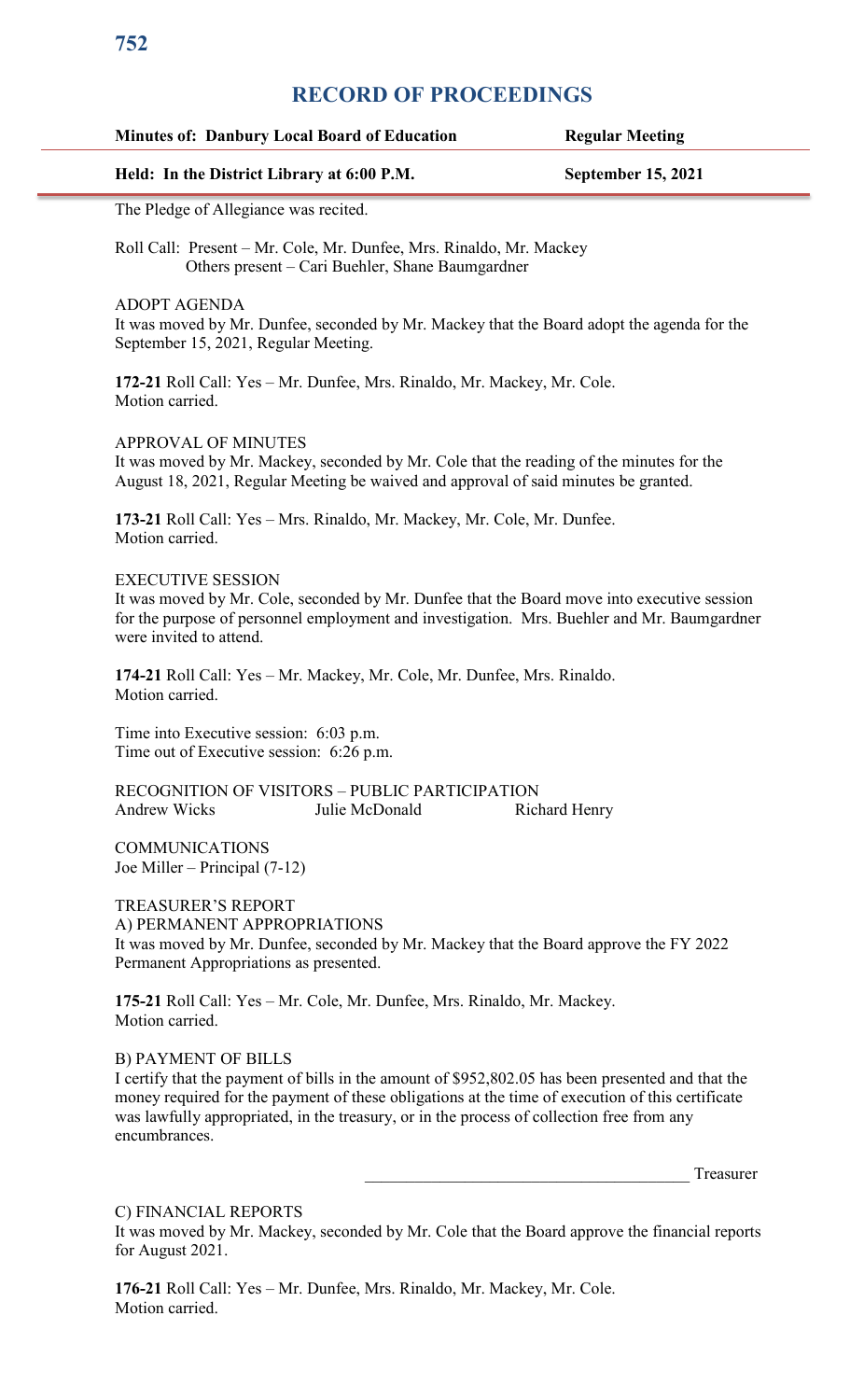# **RECORD OF PROCEEDINGS**

### **Minutes of: Danbury Local Board of Education Regular Meeting**

**Held: In the District Library at 6:00 P.M. September 15, 2021**

SUPERINTENDENT'S REPORT Opening day Strategic plan PLC Master schedule Reviewing initiatives with /ARP Bridge training for OPES OHD calls Capital Conference

### OLD BUSINESS

DONATIONS

It was moved by Mr. Cole, seconded by Mr. Dunfee that the Board approve the following donations:

\$15,000 towards a new softball scoreboard and installation from the following sponsors: Collins Transportation Business; Gold Gorilla Media;

Netty's; Pink Perch; Fox Cycles Works; Clemons Boats.

\$ 5,200 to Danbury Athletic Department to go toward the purchase of a new Basketball Shoot Away from the following donors:

 PYAL Boys Basketball; PYAL Girls Basketball; Sandusky Packaging Corporation; Camp Runinmuck; an anonymous donation.

\$1,000 to Danbury Athletic Department from Laura Clark Stone for West campus- Lafarge

**177-21** Roll Call: Yes – Mrs. Rinaldo, Mr. Mackey, Mr. Cole, Mr. Dunfee. Motion carried.

## SUPPLEMENTAL CONTRACTS

It was moved by Mr. Dunfee, seconded by Mr. Mackey that the Board approve the resignation of half of the Play Advisor supplemental for the fall of 2021 for Kelly Spencer.

**178-21** Roll Call: Yes – Mr. Mackey, Mr. Cole, Mr. Dunfee, Mrs. Rinaldo. Motion carried.

It was moved by Mr. Mackey, seconded by Mr. Cole that the Board approve the following supplemental contracts for the 2021-2022 school year. Employment is contingent on Pupil Activity Validation, BCI/FBI checks, and all other district requirements:

| $\frac{1}{2}$ . If the stress will called the contract $\frac{1}{2}$ |                      |
|----------------------------------------------------------------------|----------------------|
| <b>Resident Educator Mentor</b>                                      | Ronald Ossovicki     |
| Play Advisor $(\frac{1}{2})$                                         | <b>Kelly Spencer</b> |
| Play Advisor $(\frac{1}{2})$                                         | Seth Bowser          |
| Music/HS Music Director                                              | Seth Bowser          |

**179-21** Roll Call: Yes – Mr. Cole, Mr. Dunfee, Mrs. Rinaldo, Mr. Mackey. Motion carried.

#### VOLUNTEERS

It was moved by Mr. Cole, seconded by Mr. Dunfee that the Board approve the following volunteers:

| Matt Sandvick | Lorrie Halblaub | Allison Thompson  |
|---------------|-----------------|-------------------|
| David Wise    | Alecia Wunder   | Lucy Loudenslager |

**180-21** Roll Call: Yes – Mr. Dunfee, Mrs. Rinaldo, Mr. Mackey, Mr. Cole. Motion carried.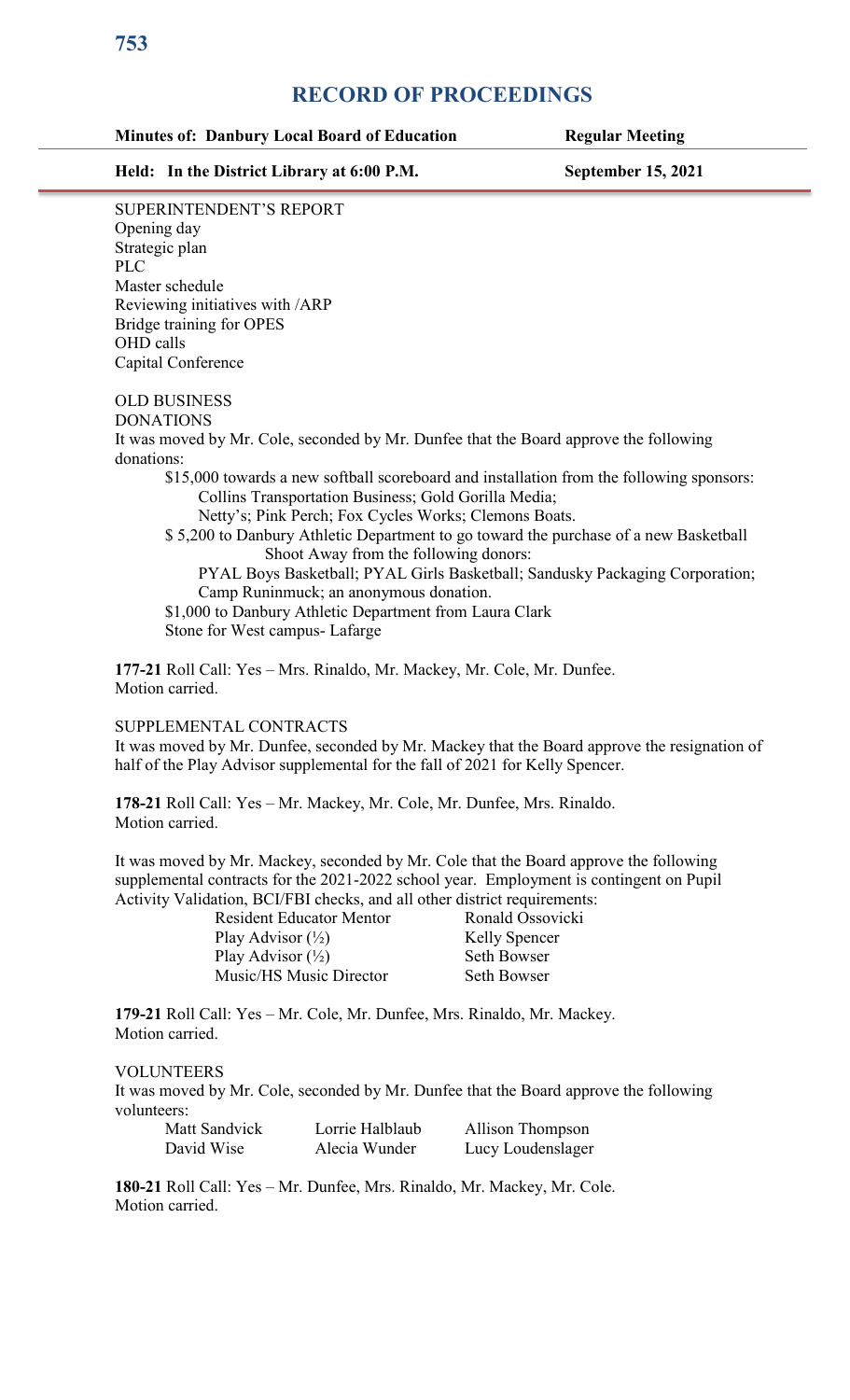# **RECORD OF PROCEEDINGS**

#### **Minutes of: Danbury Local Board of Education Regular Meeting**

#### **Held: In the District Library at 6:00 P.M. September 15, 2021**

#### COMMITTEE REPORTS

- **A.** Audit and Finance met on September 9
- **B.** Board Policy review Aug PDQ
- **C.** Building & Grounds/Cafeteria & Transportation/Technology meet October 20
- **D.** Public Relations
- **E.** Student Achievement
- **F.** Legislative Liaison

#### NEW BUSINESS

SALARY PLACEMENT CHANGE

It was moved by Mr. Dunfee, seconded by Mr. Mackey that the Board approve the following salary adjustments:

Jennifer Steinbrick - M+15, Step 6

Brittany Gutschalk - M+15, Step 8

**181-21** Roll Call: Yes – Mrs. Rinaldo, Mr. Mackey, Mr. Cole, Mr. Dunfee. Motion carried.

#### AFTER SCHOOL COORDINATOR

It was moved by Mr. Mackey, seconded by Mr. Cole that the Board approve Alayna Mahler as the After School Coordinator at a rate of \$15.00 per hour beginning Monday, September 20, 2021. Employment is contingent on BCI/FBI check, and all other district requirements.

**182-21** Roll Call: Yes – Mr. Mackey, Mr. Cole, Mr. Dunfee, Mrs. Rinaldo. Motion carried.

#### BOARD POLICIES

It was moved by Mr. Cole, seconded by Mr. Dunfee that the Board approve the first reading of the following OSBA policies:

[AFC-2 \(Also GCN-2\) - Evaluation of Professional Staff \(Administrators Both Professional](https://go.boarddocs.com/oh/danbury/Board.nsf/Private?open&login)  [and Support\) \(Version 2 - OPES 2.0\)](https://go.boarddocs.com/oh/danbury/Board.nsf/Private?open&login)

**BD** - School Board Meetings

[GBL - Personnel Records](https://go.boarddocs.com/oh/danbury/Board.nsf/Private?open&login)

[GBP - Drug-Free Workplace](https://go.boarddocs.com/oh/danbury/Board.nsf/Private?open&login)

[GCC - Professional Staff Recruiting](https://go.boarddocs.com/oh/danbury/Board.nsf/Private?open&login)

[ACAA - Sexual Harassment](https://go.boarddocs.com/oh/danbury/Board.nsf/Private?open&login)

[ACAA-R - Sexual Harassment Grievance Process](https://go.boarddocs.com/oh/danbury/Board.nsf/Private?open&login)

[DJF-R - Purchasing Procedures](https://go.boarddocs.com/oh/danbury/Board.nsf/Private?open&login)

**IKF** - Graduation Requirements

[DECA - Administration of Federal Grant Funds](https://go.boarddocs.com/oh/danbury/Board.nsf/Private?open&login)

**EEA** - Student Transportation Services

[EEAD - Non-Routine Use of School Buses](https://go.boarddocs.com/oh/danbury/Board.nsf/Private?open&login)

[GBK - No Tobacco Use on District Property by Staff Members \(Version 2\)](https://go.boarddocs.com/oh/danbury/Board.nsf/Private?open&login)

[GBQ - Criminal Records Check](https://go.boarddocs.com/oh/danbury/Board.nsf/Private?open&login)

**GCD** - Professional Staff Hiring

**GDBE** - Support Staff Vacations and Holidays

[GDC/GDCA/GDD - Support Staff Recruiting/Posting of Vacancies/Hiring](https://go.boarddocs.com/oh/danbury/Board.nsf/Private?open&login)

**IGAE** - Health Education

[IGAG - Drugs, Alcohol and Tobacco Education](https://go.boarddocs.com/oh/danbury/Board.nsf/Private?open&login)

[IGAH/IGAI - Family Life Education/Sex Education](https://go.boarddocs.com/oh/danbury/Board.nsf/Private?open&login)

**IGBE** - Remedial Instruction (Intervention Services)

[IGBEA - Reading Skills Assessments and Intervention \(Third Grade Reading Guarantee\)](https://go.boarddocs.com/oh/danbury/Board.nsf/Private?open&login)

[IGBEA-R - Reading Skills Assessment and Intervention \(Third Grade Reading Guarantee\)](https://go.boarddocs.com/oh/danbury/Board.nsf/Private?open&login)

[IGCH-R \(Also LEC-R\) - College Credit Plus](https://go.boarddocs.com/oh/danbury/Board.nsf/Private?open&login)

[IICC - School Volunteers](https://go.boarddocs.com/oh/danbury/Board.nsf/Private?open&login)

[IL-R - Testing Programs](https://go.boarddocs.com/oh/danbury/Board.nsf/Private?open&login)

[JEC - School Admission](https://go.boarddocs.com/oh/danbury/Board.nsf/Private?open&login)

[JHCB - Immunizations](https://go.boarddocs.com/oh/danbury/Board.nsf/Private?open&login)

[JHCC - Communicable Diseases](https://go.boarddocs.com/oh/danbury/Board.nsf/Private?open&login)

**754**